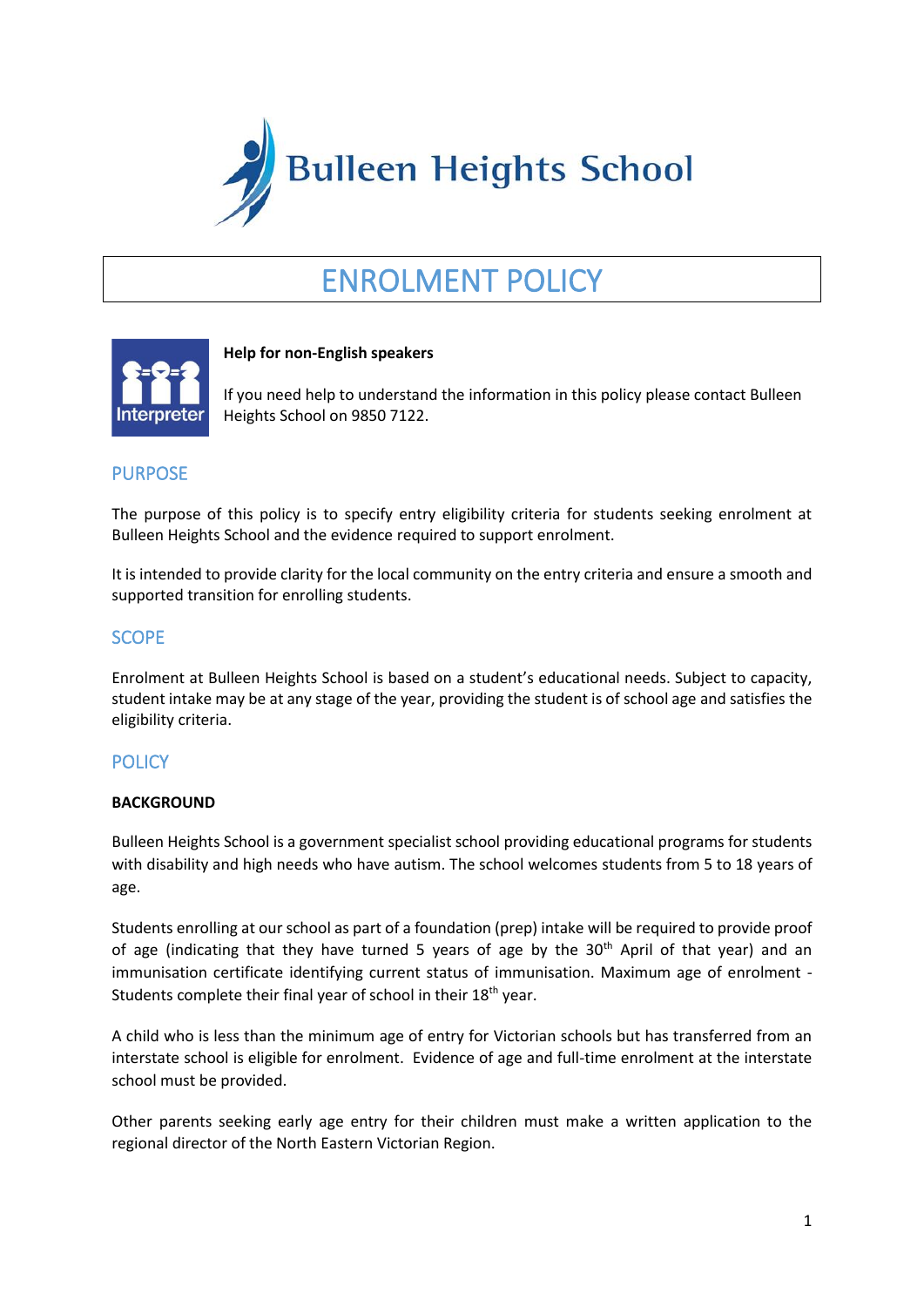Bulleen Heights School has special entry criteria approved by the Minister for Education. The school has been designed with flexibility to allow it to operate to meet the diverse needs of students with autism.

By law in Victoria all children aged between 6 and 17 years must be enrolled at a registered school or registered for home schooling unless they have a reasonable excuse.

School participation maximises life opportunities for children and young people by providing them with a comprehensive educational program and access to support networks. It also helps to develop important skills, knowledge and values that set them up for further learning and active participation in their local community.

## **ENTRY CRITERIA**

The following entry eligibility criteria have been specified and approved by the Regional Director, North East Victorian Region (as the Minister's delegate), in accordance with section 2.2.16(b) of the *[Education and Training Reform Act 2006](https://www.legislation.vic.gov.au/in-force/acts/education-and-training-reform-act-2006)* (Vic).

The eligibility criteria have been carefully considered and determined based on data analysis of Bulleen Heights School's surrounding area indicating a need to support enrolments of students who fit the following criteria.

Students seeking to enrol must:

- A clear medical statement of diagnosis of Autism Spectrum Disorder. A written statement of diagnosis from either a child psychiatrist or a paediatrician is required.
- A statement of diagnosis of Autism Spectrum Disorder by a psychologist which also includes a demonstration of significant deficits in adaptive behaviour established by a composite score of two standard deviations or more below the mean on the Vineland Adaptive Behavior Scales – III Comprehensive Teacher Form. A report of assessment is required from a registered psychologist which includes a clear diagnosis of ASD. Note that this is a diagnostic assessment of ASD, not an assessment of cognitive functioning (IQ).
- A core language score of two or more standard deviations below the mean or evidence (and a cohesive case presented) that in the school context the student's expressive and receptive language skills are functionally within the severe language disorder range. The assessment findings must also include a statement to the effect that the results of the assessment are consistent with a diagnosis of Autism Spectrum Disorder. A statement from a registered speech pathologist using an approved language test is required. Be informed that applications on the sole basis of pragmatic skill deficits are unlikely to succeed.
- A history and evidence of an ongoing problem with the expectation of continuation during school years. Report by either a medical practitioner or psychologist would normally demonstrate history.

The Department will provide an external enrolment verification process to support the school in confirming students meet the above eligibility criteria.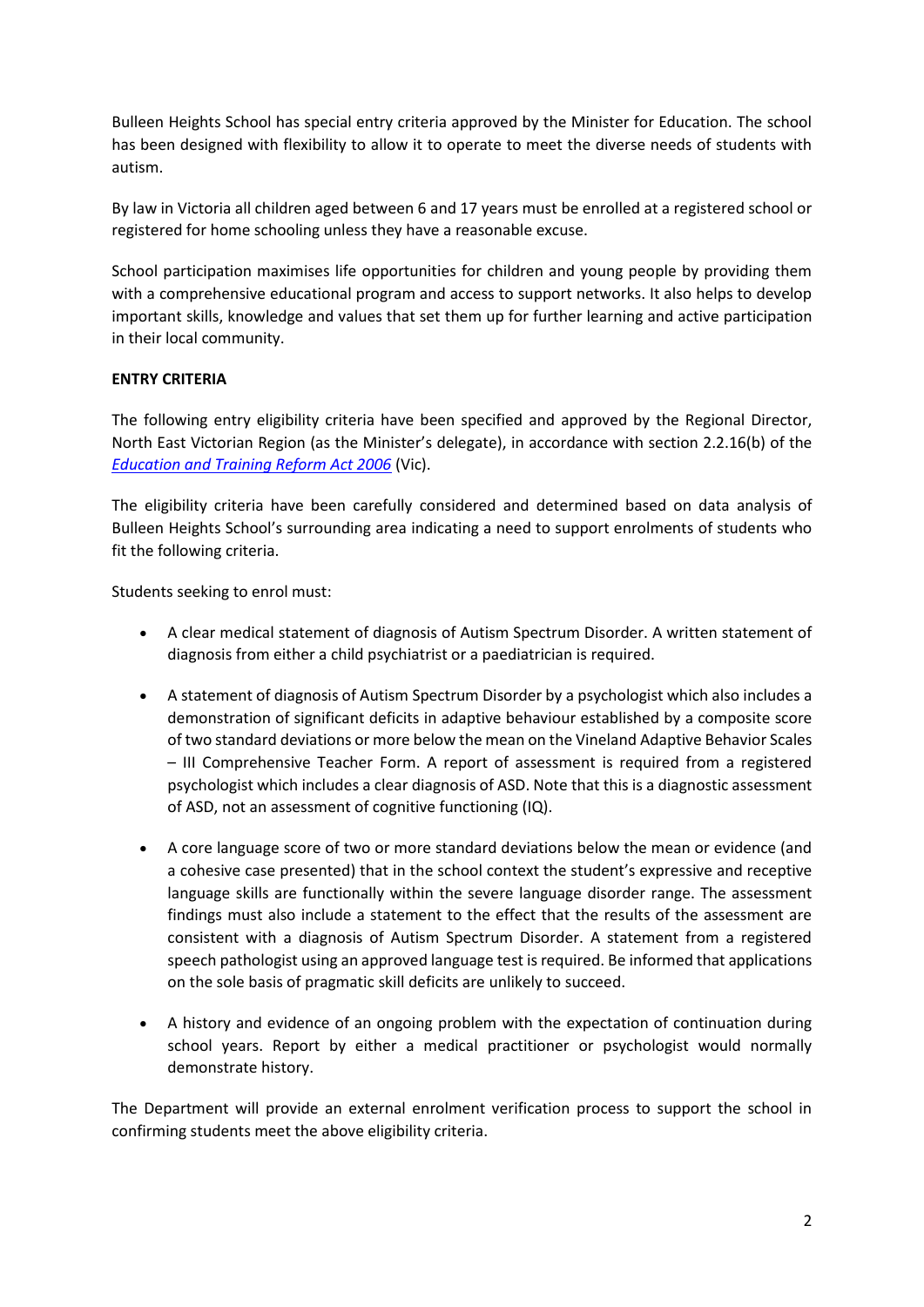Applications from students who do not satisfy the above criteria will be considered on a case-by-case basis by the region, in consultation with the Principal, in consideration of the student's individual needs. The Regional Director, North East Victorian Region has overall authority for approving enrolments for students who do not meet the eligibility criteria. Approved enrolments may be subject to specific conditions, such as an annual review.

### **PRIORITY ORDER OF PLACEMENT**

In the event that there is a larger number of applications than the number of places available, Bulleen Heights School will limit enrolments to meet the designated school capacity.

Where there are insufficient places at the school for all students who seek entry, **students who meet the eligibility criteria** will be enrolled according to the following priority order of placement:

- 1. Students with a sibling at the same permanent address who are attending the school at the same time.
- 2. Students who reside nearest to the school.

The school must ensure that all applicants eligible under the first criterion have been offered a place before moving to consideration of the second criterion.

#### **Enrolment on compassionate grounds**

In exceptional circumstances, a student may be enrolled in Bulleen Heights School based on compassionate grounds. This is an overarching consideration and does not form part of the priority order of placement. The school will assess and make a determination for applications on compassionate grounds on a case-by-case basis.

#### **EVIDENCE REQUIREMENTS**

To support a student's application for enrolment, the following evidence should be provided:

#### **For students with autism:**

A multidisciplinary diagnosis provided by professionals with experience and knowledge in the assessment of Autism Spectrum Disorder that includes:

- a comprehensive report from a child psychiatrist or paediatrician;
- a signed report from a psychologist providing an assessment of adaptive behaviour (not more than 12 months old);
- a signed report from a speech pathologist containing a current comprehensive speech pathology assessment (not more than 12 months old) and where appropriate, an occupational therapist.

If a student does not have a current assessment, the school may refer the student to Assessments Australia to enable the assessment to be completed.

In addition, where demand exceeds places available at Bulleen Heights School, the school may ask for any or all of the following documentation to support the enrolment application and an assessment against the priority order of placement: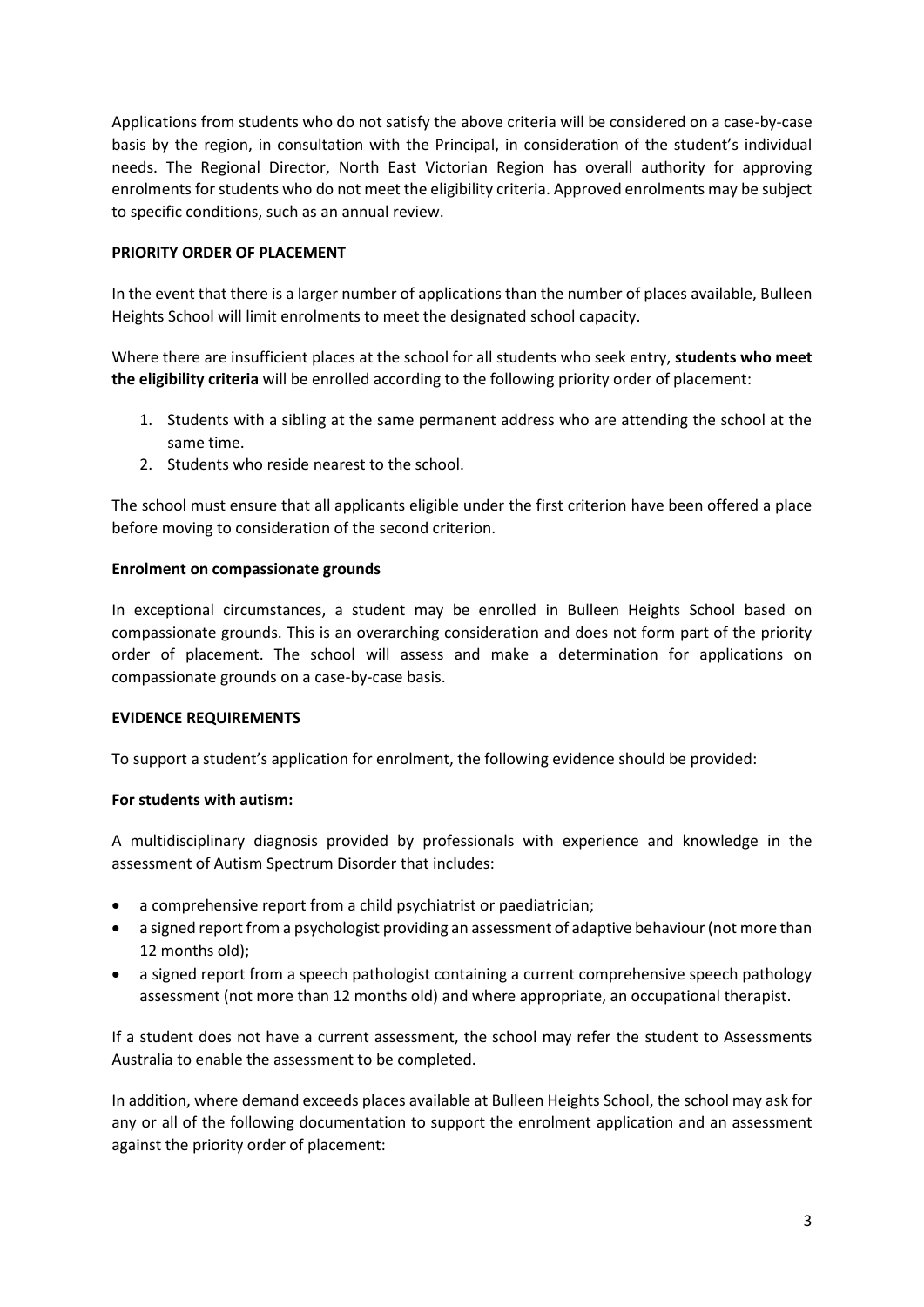- 1. Rental agreements or unconditional contracts of sale, plus
- 2. A copy of two of the following:
	- electoral enrolment confirmation
	- council rates notices
	- other official documentation that demonstrates permanent residency at that address such as a driver's license or health care card.

Documents should show the same address and parent's/carer's name as recorded on the school enrolment application form.

*NOTE: Enrolment applications may not be successful if the requested documentation is not provided.* 

#### **Verification of permanent address**

When assessing enrolment applications under the priority order of placement, Bulleen Specialist School may make the following enquiries to verify the information provided:

- checking the electoral roll at an Australian Electoral Commission office or the Victorian Electoral Commission head office;
- checking with a real estate agent to confirm a rental address;
- checking whether the landline contact phone number provided is registered to the residence provided on the enrolment form;
- for a rental property which is a studio apartment or a one-bedroom unit, checking whether there are any regulations/codes limiting the occupancy of these apartments to one person per apartment.

The enrolment application may be unsuccessful if, after reasonable enquiries, the Principal is unable to verify that the evidence provided is genuine and valid. Applicants may then seek to appeal the decision according to the Appeal process outlined below.

#### **APPEAL PROCESS**

Parents/carers are able to appeal against Bulleen Heights School's decision not to provide a placement. This can occur in relation to placements at any age level and the following process applies:

1. **Appeal to the school's placement committee and/or Principal** Appeals are to be made in writing and lodged with the Principal.

The school's decision will be communicated to the parent/carer in writing. In assessing the appeal, the school will check to ensure compliance with the priority order of placement, and the processes for verifying permanent address, as appropriate.

## 2. **Appeal to the Regional Director**

If the appeal at the school level is unsuccessful and parents/carers are not satisfied that their appeal has been adequately considered, they are able to escalate this by lodging an appeal in writing to:

Regional Director, North Eastern Victoria Region, Ph: 1300 333 231, Email: [nevr@education.vic.gov.au](mailto:nevr@education.vic.gov.au)